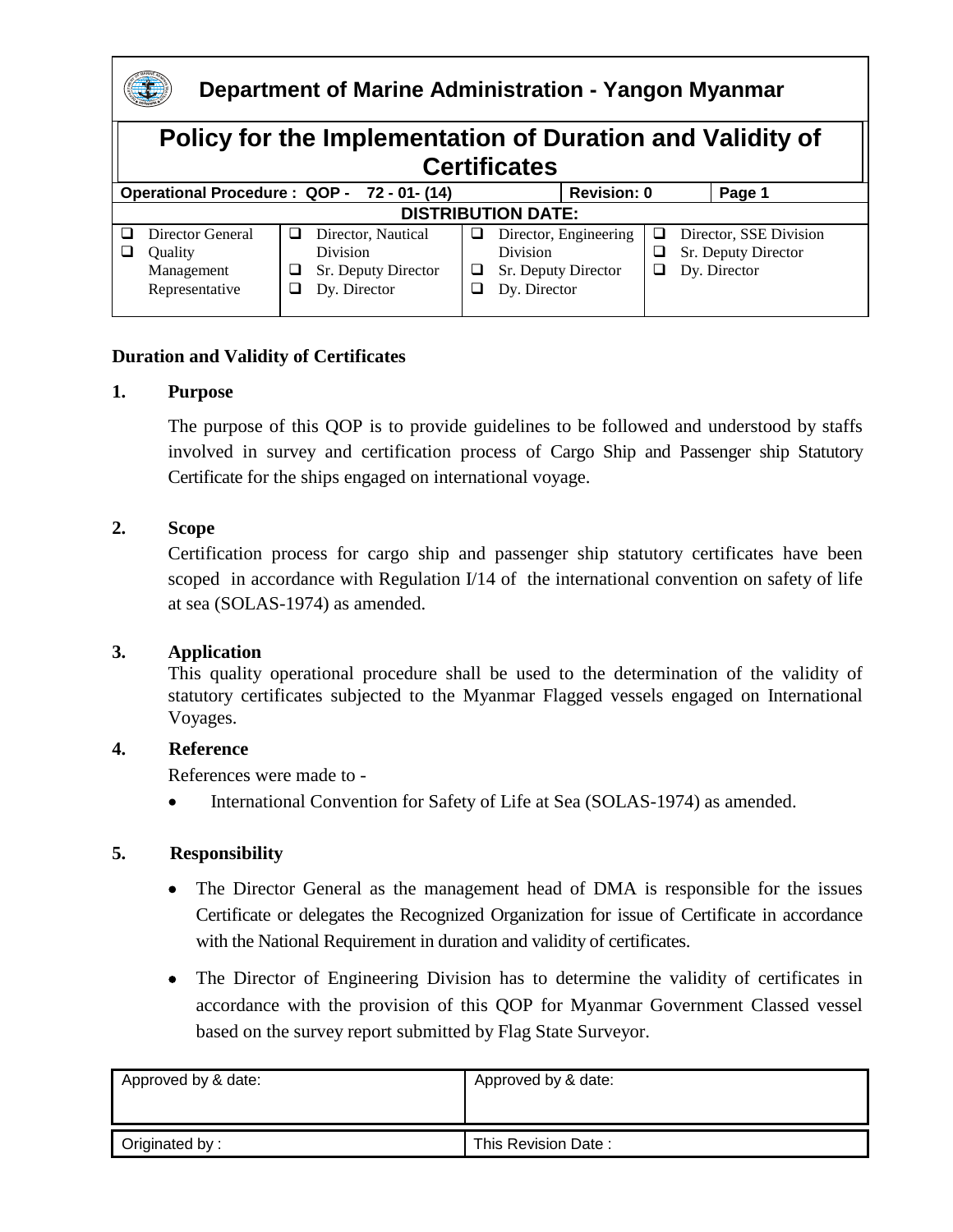**Operational Procedure : QOP- 72 - 01- (14) Revision:** 0 **Page 2**

- 6. Duration and Validity of certificates;
	- (a) A Passenger Ship Safety Certificate shall be issued for a period not exceeding 12 months.
	- (b) A Cargo Ship Safety Construction Certificate, Cargo Ship Safety Equipment Certificate and Load Lines Certificate shall be issued for the validity of five years with the annual survey and endorsement.
	- (c) An Exemption Certificate shall not be valid for longer than the period of the certificate to which it refers.
	- (d) (i) notwithstanding the requirements of paragraph (a) (b) and (c), when the renewal survey is completed within three months before the expiry date of the existing certificate, the new certificate shall be valid from the date of completion of the renewal survey to:
		- (1) for a passenger ship, a date not exceeding 12 months from the date of expiry of the existing certificate;
		- (2) for a cargo ship, a date not exceeding five years from the date of expiry of the existing certificate;
		- (ii) when the renewal survey is completed after the expiry date of the existing certificate, the new certificate shall be valid from the date of completion of the renewal survey to:
			- (1) for a passenger ship, a date not exceeding 12 months from the date of expiry of the existing certificate;
			- (2) for a cargo ship, a date not exceeding five years from the date of expiry of the existing certificate;
		- (iii)when the renewal survey is completed more than three months before the expiry date of the existing certificate, the new certificate shall be valid from the date of completion of the renewal survey to:
			- (1) for a passenger ship, a date not exceeding 12 months from the date of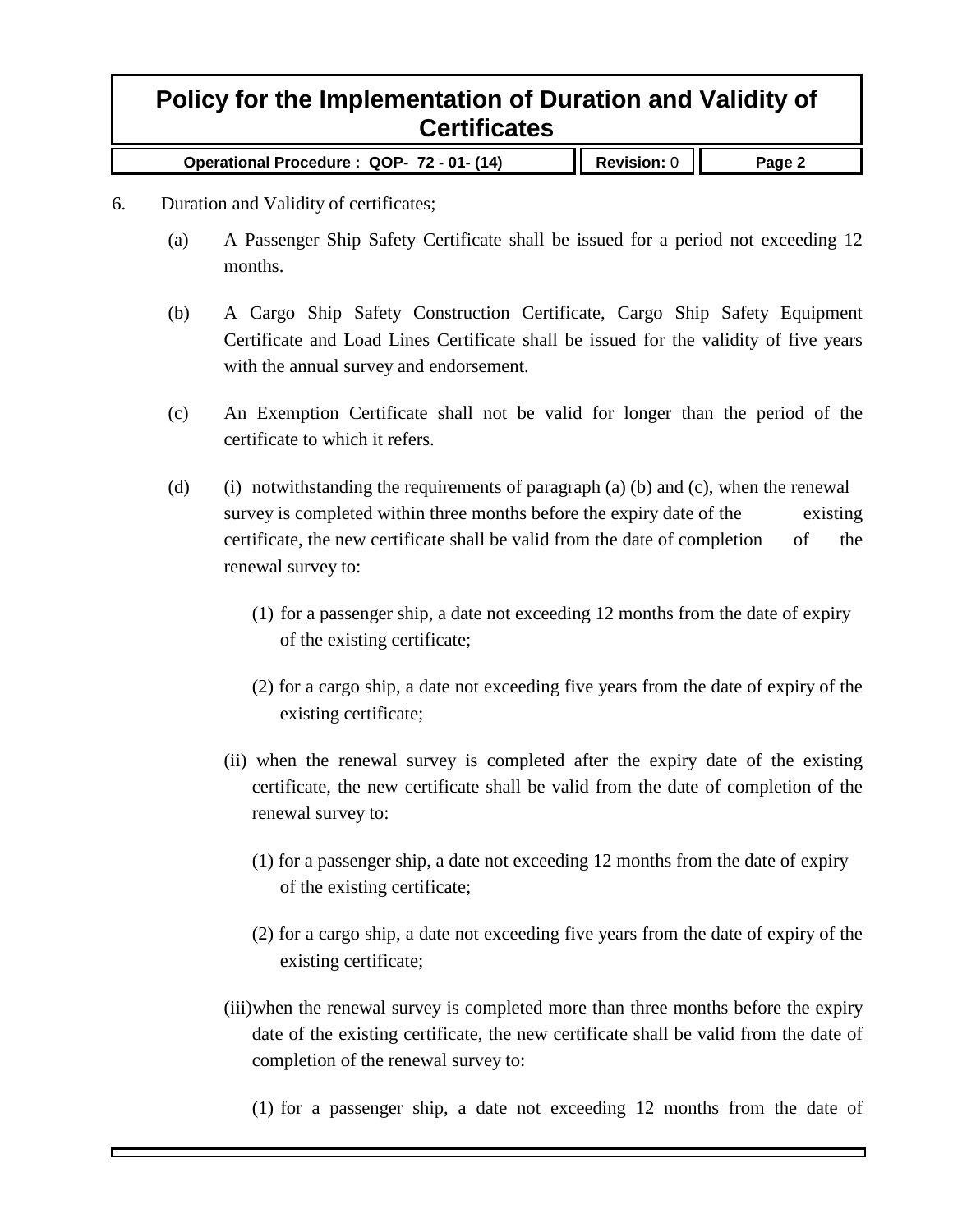| Operational Procedure: QOP- 72 - 01- (14) | $\parallel$ Revision: 0 $\parallel$ | Page 3 |
|-------------------------------------------|-------------------------------------|--------|
|-------------------------------------------|-------------------------------------|--------|

completion of the renewal survey;

- (2) for a cargo ship, a date not exceeding five years from the date of completion of the renewal survey.
- (e) If a certificate other than a Passenger Ship Safety Certificate is issued for a period of less than five years, the DMA may extend the validity of the certificate beyond the expiry date to the maximum period specified in paragraph  $(a)$ ,  $(b)$  and  $(c)$ , when a certificate is issued for a period of 5 years are carried out as appropriate.
- (f) If a renewal survey has been completed and a new certificate cannot be issued or placed on board the ship before the expiry date of the existing certificate, the flag state surveyor or organization authorized by the DMA may endorse the existing certificate and such a certificate shall be accepted as valid for a further period which shall not exceed 5 months from the expiry date.
- (g) If a Myanmar Flagged ship at the time when a certificate expires is not in a port in which it is to be surveyed, the DMA may extend the period of validity of the certificate but this extension shall be granted only for the purpose of allowing the ship to complete its voyage to the port in which it is to be surveyed, and then only in cases where it appears proper and reasonable to do so. No certificate shall be extended for a period longer than three months, and a ship to which an extension is granted shall not, on its arrival in the port in which it is to be surveyed, be entitled by virtue of such extension to leave that port without having a new certificate. When the renewal survey is completed, the new certificate shall be valid to:
	- (i) for a passenger ship, a date not exceeding 12 months from the date of expiry of the existing certificate before the extension was granted;
	- (ii) for a cargo ship, a date not exceeding 5 years from the date of expiry of the existing certificate before the extension was granted.
- (h) A certificate issued to a ship engaged on short voyages which has not been extended under the foregoing provisions of this regulation may be extended by the DMA for a period of grace of up to one month from the date of expiry stated on it. When the renewal survey is completed, the new certificate shall be valid to: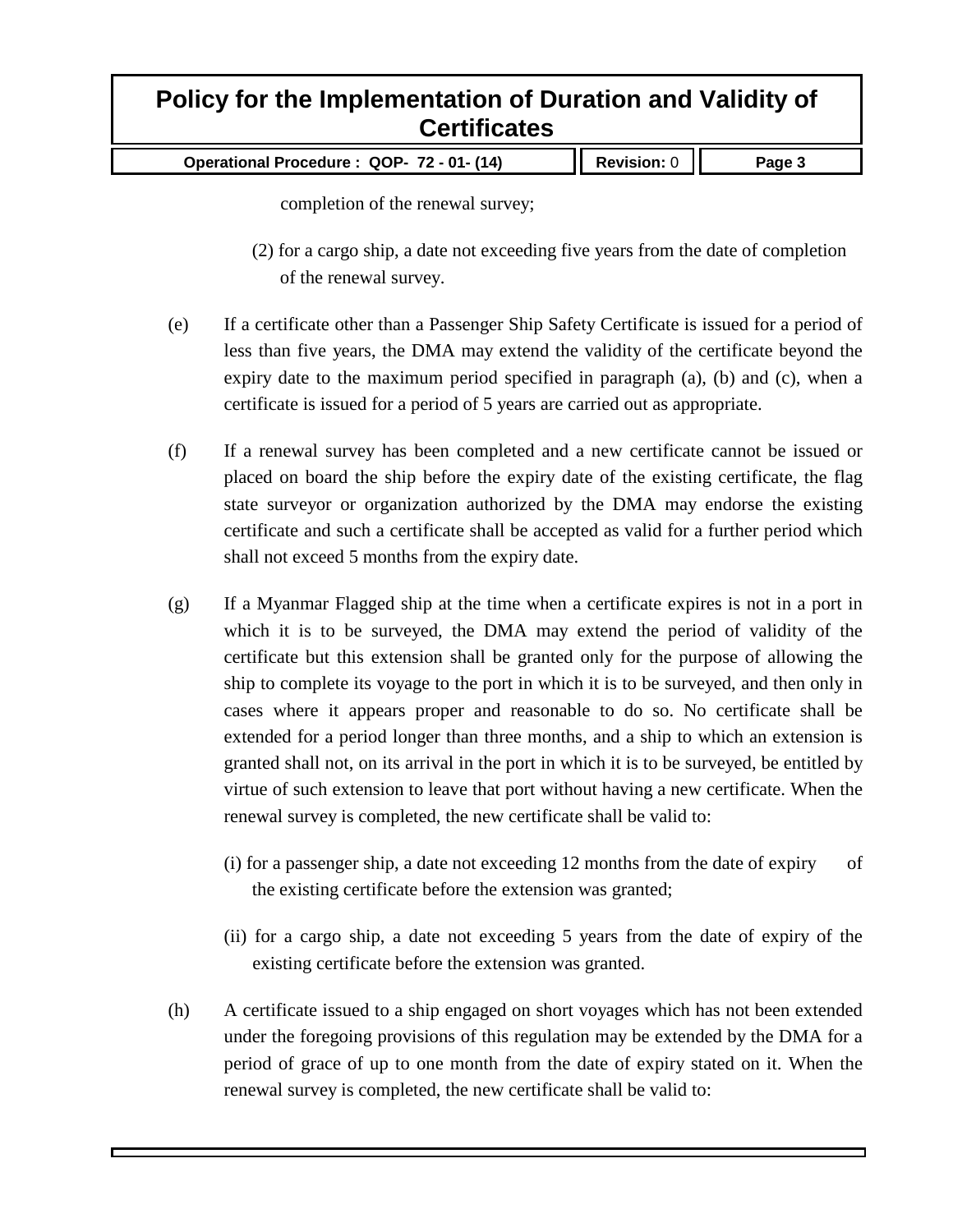| Operational Procedure: QOP- 72 - 01- (14) | $\parallel$ Revision: 0 $\parallel$ | Page 4 |
|-------------------------------------------|-------------------------------------|--------|
|-------------------------------------------|-------------------------------------|--------|

- (i) for a passenger ship, a date not exceeding 12 months from the date of expiry of the existing certificate before the extension was granted;
- (ii) for a cargo ship, a date not exceeding 5 years from the date of expiry of the existing certificate before the extension was granted.
- (i) In special circumstances, as determined by the DMA, a new certificate need not be dated from the date of expiry of the existing certificate as required by paragraphs (d)  $(ii)$ ,  $(g)$  or (h). In these special circumstances, the new certificate shall be valid to:
	- (i) for a passenger ship, a date not exceeding 12 months from the date of completion of the renewal survey;
	- (ii) for a cargo ship, a date not exceeding five years from the date of completion of the renewal survey.
- (j) If an annual, intermediate or periodical survey is completed before the period specified in the relevant certificate then:
	- (i) the anniversary date shown on the relevant certificate shall be amended by endorsement to a date which shall not be more than three months later than the date on which the survey was completed;
	- (ii) the subsequent annual, intermediate or periodical survey required by the relevant certificate shall be completed at the intervals prescribed by these QOP using the new anniversary date;
	- (iii)the expiry date may remain unchanged provided one or more annual, intermediate or periodical surveys, as appropriate, are carried out so that the maximum intervals between the surveys prescribed by the relevant regulations are not exceeded.
- (k) A certificate issued or endorse by DMA or other Contracting Government shall cease to be valid in any of the following cases:
	- (i) if the relevant surveys and inspections are not completed within the periods specified on relevant certificates;